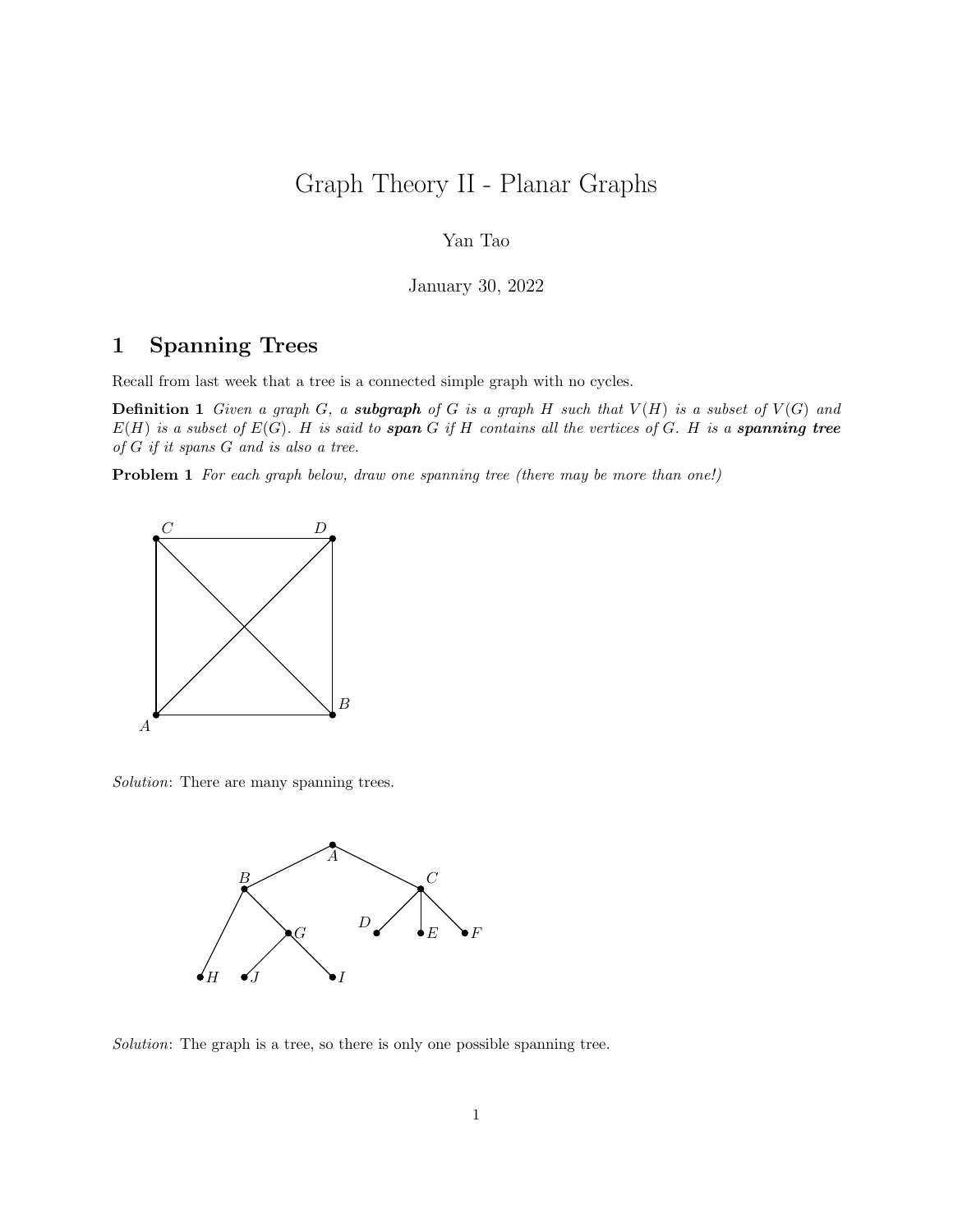

Solution: There are many spanning trees.

As one may begin to suspect, it is in fact the case that all graphs have spanning trees. To prove this, it suffices to provide an algorithm which gives a spanning tree.

**Definition 2** The **depth-first search** algorithm for a connected simple graph  $G$  is given by

- 1. Choose a vertex of G, called the node, and add it to a subgraph H.
- 2. Starting at a vertex, travel along an edge to any vertex not previously visited. Add both the edge and the vertex to H.
- 3. Repeat Step 2 until a vertex is reached whose neighbors have all been previously visited. Return to the node when this occurs.
- 4. Repeat Steps 2 and 3 until all neighbors of the node have been visited.

**Problem 2** Use depth-first search (with the node at A) to find a spanning tree of the following graph.



Solution: There are many spanning trees, because there are still many choices which can be made in Step 2.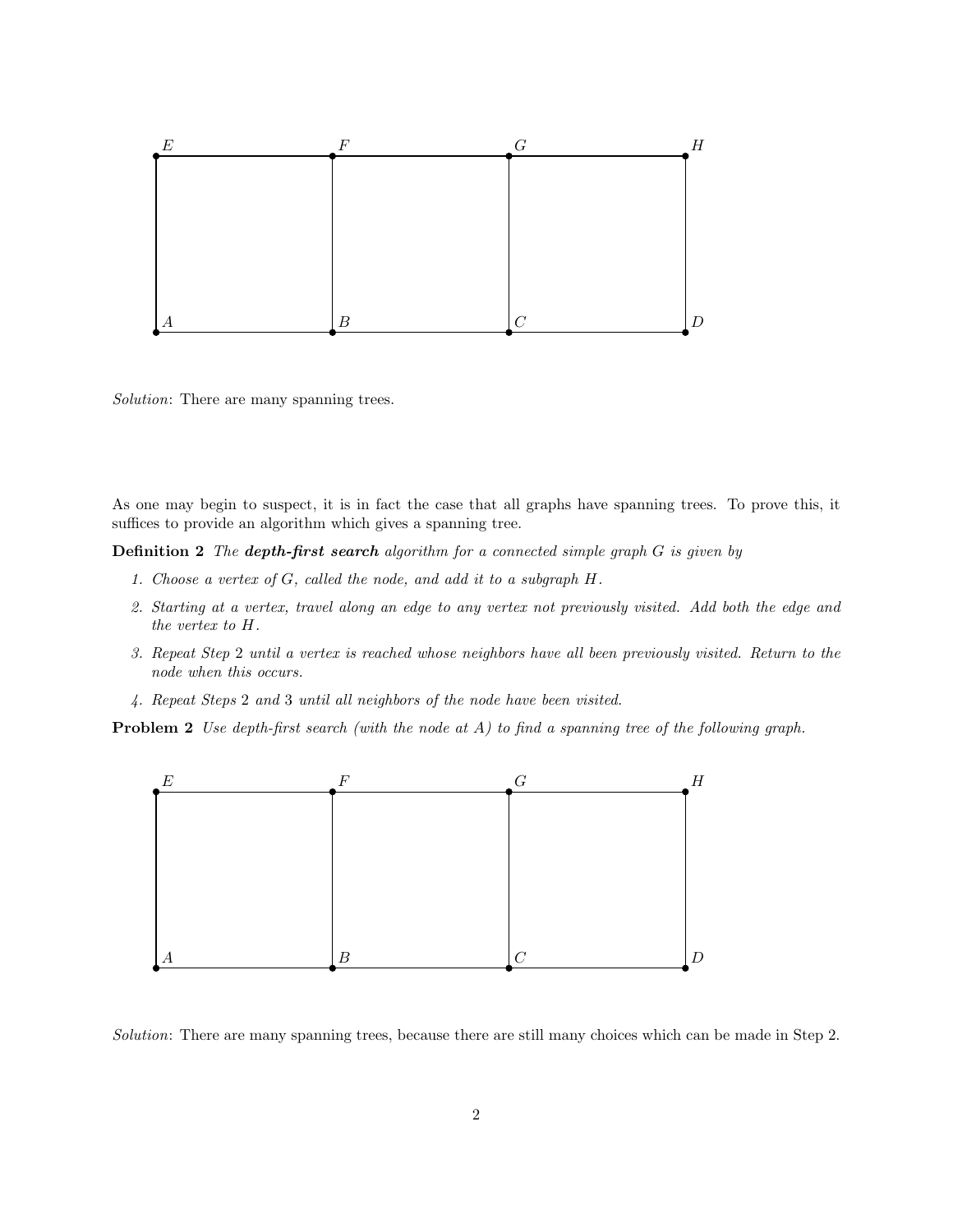#### Problem 3 Explain why depth-first search always results in a spanning tree H.

Solution: H spans G because G is connected, so every point has some path to the node. H is connected by construction. H is simple because G is simple (subgraphs of simple graphs are simple, basically by definition), and finally  $H$  is a tree because by construction there is only path between any two vertices of  $H$ , so there is no cycle which contains any two vertices of  $H$ , and therefore no cycles in  $H$ .

Along with depth-first search, there is one more common algorithm to find spanning trees.

**Definition 3** The **breadth-first search** algorithm for a connected simple graph  $G$  is given by

- 1. Choose a vertex of G, called the node, and add it to a subgraph H.
- 2. Starting at the node, add all edges coming out of the node and all vertices these connect to to H. Call these vertices the level 1 vertices.
- 3. Take a level 1 vertex and take all edges coming out of it which connect to vertices not previously added to H. Add these edges and vertices to H, with these vertices being level 2 vertices.
- 4. Repeat Step 3 for each level 1 vertex.
- 5. Repeat Steps 3 − 4 for all level 2 vertices, then all level 3 vertices, and so on, until all vertices of some level don't connect to any more unvisited vertices.

**Problem 4** Use breadth-first search (with the node at  $A$ ) to find a spanning tree of the following graph.



Solution: There are once again many answers - for instance, the answer will be different depending on whether  $B$  or  $E$  is the first level 1 vertex taken in Step 3. Students should notice the differences between their answer here and their answer to Problem 2.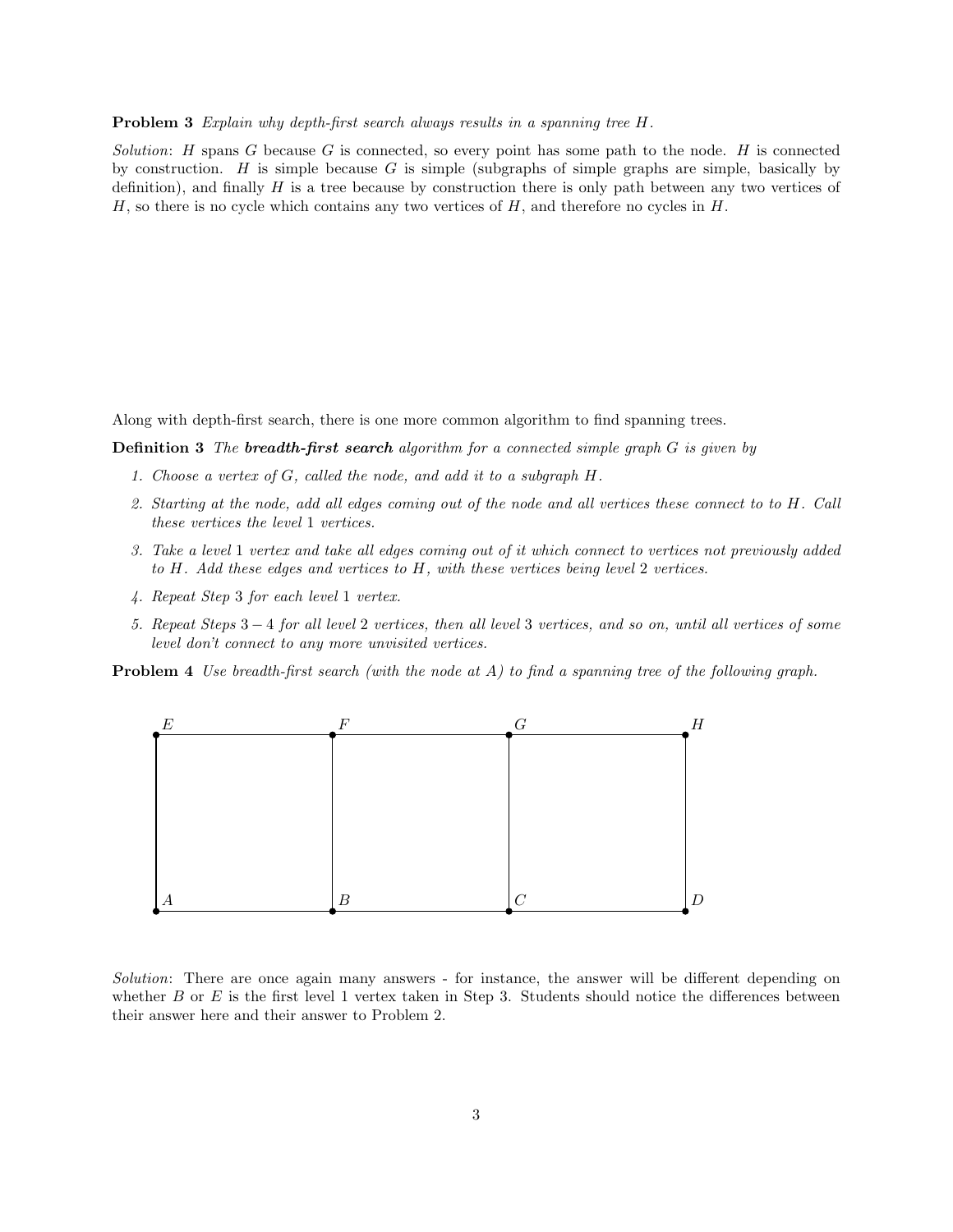## 2 Planar Graphs

**Definition 4** A (connected, simple) graph  $G$  is **planar** if it can be drawn in the plane without edges intersecting (except at vertices).

Problem 5 Even though the following graphs are drawn with intersecting edges, they are still planar because they can be drawn without them. For each graph, show that it's planar by drawing it without intersecting edges.





Solution: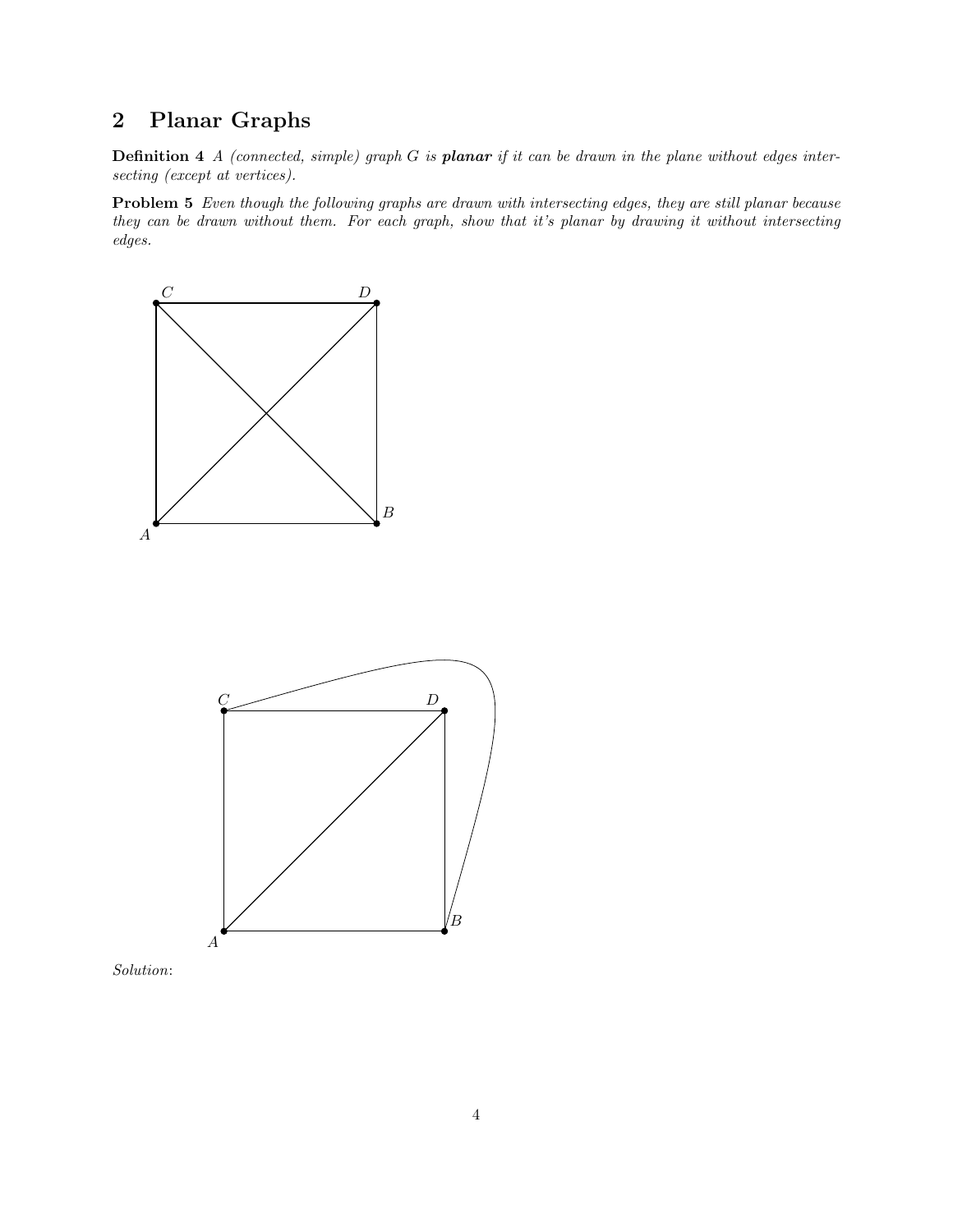

Solution: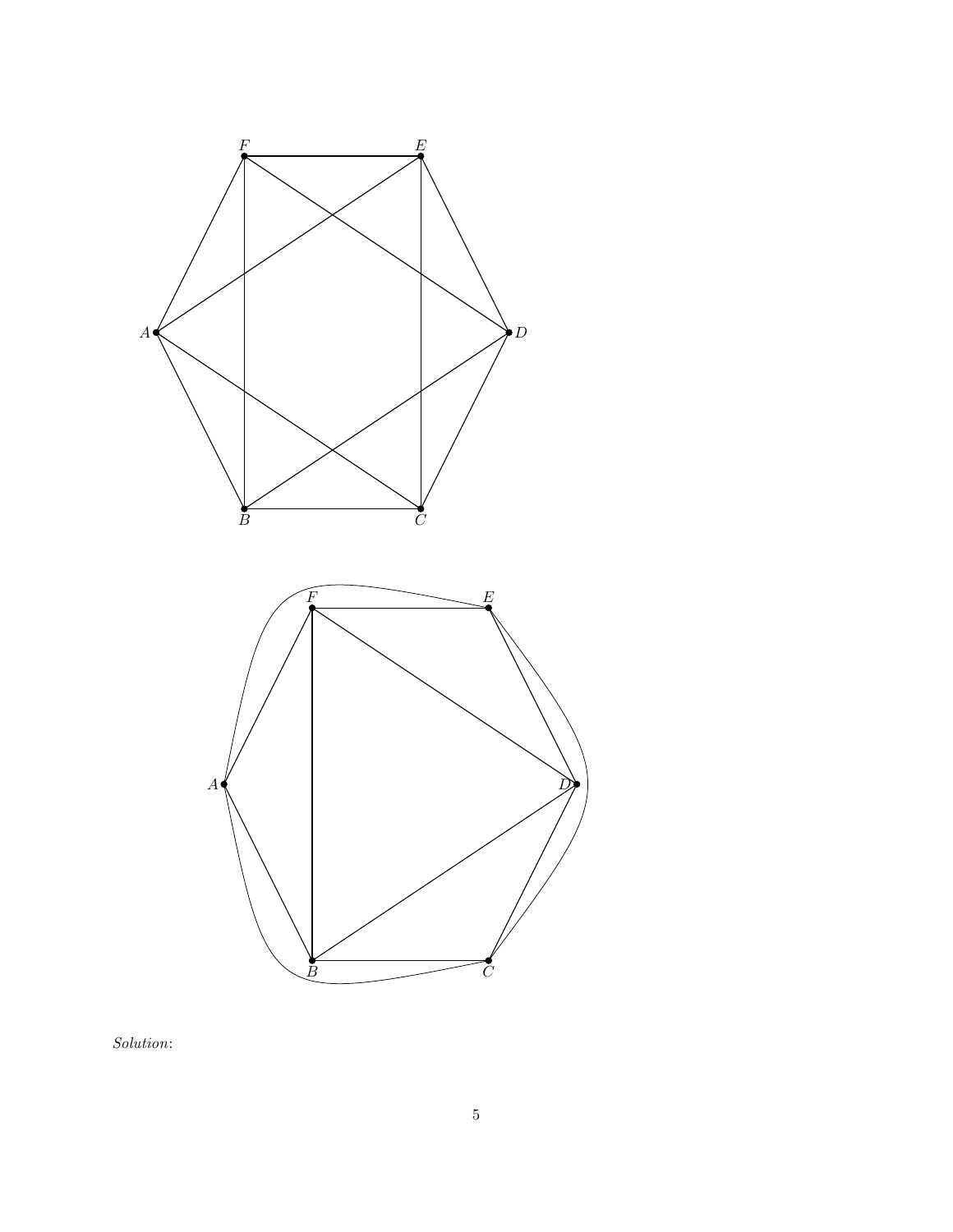Problem 6 Show that every subgraph of a planar graph is planar.

Solution: Let G be a planar graph, and draw it without intersecting edges. Then any subgraph  $H$  cannot create intersecting edges because it can only use vertices and edges of G.

Problem 7 Show that all trees are planar. (Hint: It may help to think of the breadth-first search algorithm.)

Solution: Fix a node of the tree, and draw all of its branches (every edge coming out of it) far away from each other. For each level 1 vertex, draw all of its branches far away from each other as well. Repeating this breadth-first search, we cover all vertices and all edges, because breadth-first search creates a spanning tree, and the only spanning tree of a tree is itself.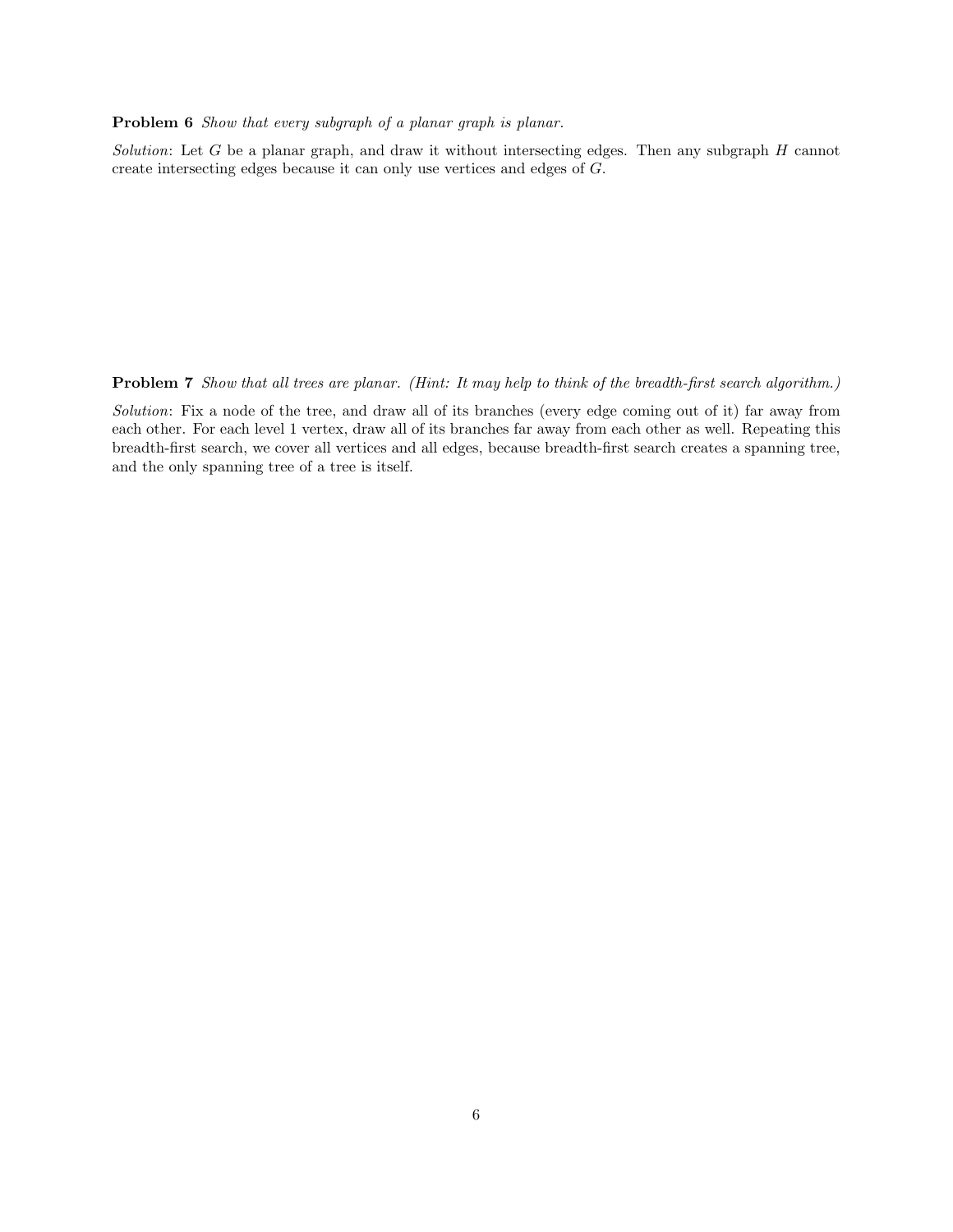## 3 Euler Characteristic of Planar Graphs

Definition 5 Given a planar graph G drawn without intersecting edges, the regions that the edges of G divide the plane into are called the faces of G.

In addition to faces bounded by edges (which are called *interior faces*), every graph also has one *exterior* face, which can be thought of a face "at infinity", which contains everything that's far away from the graph.

**Definition 6** Given a graph G with V vertices, E edges, and F, its **Euler characteristic** is given by  $\chi(G) = V - E + F.$ 

Problem 8 For each of the following planar graphs, determine its Euler characteristic. (You may have to redraw some of them without intersecting edges.)

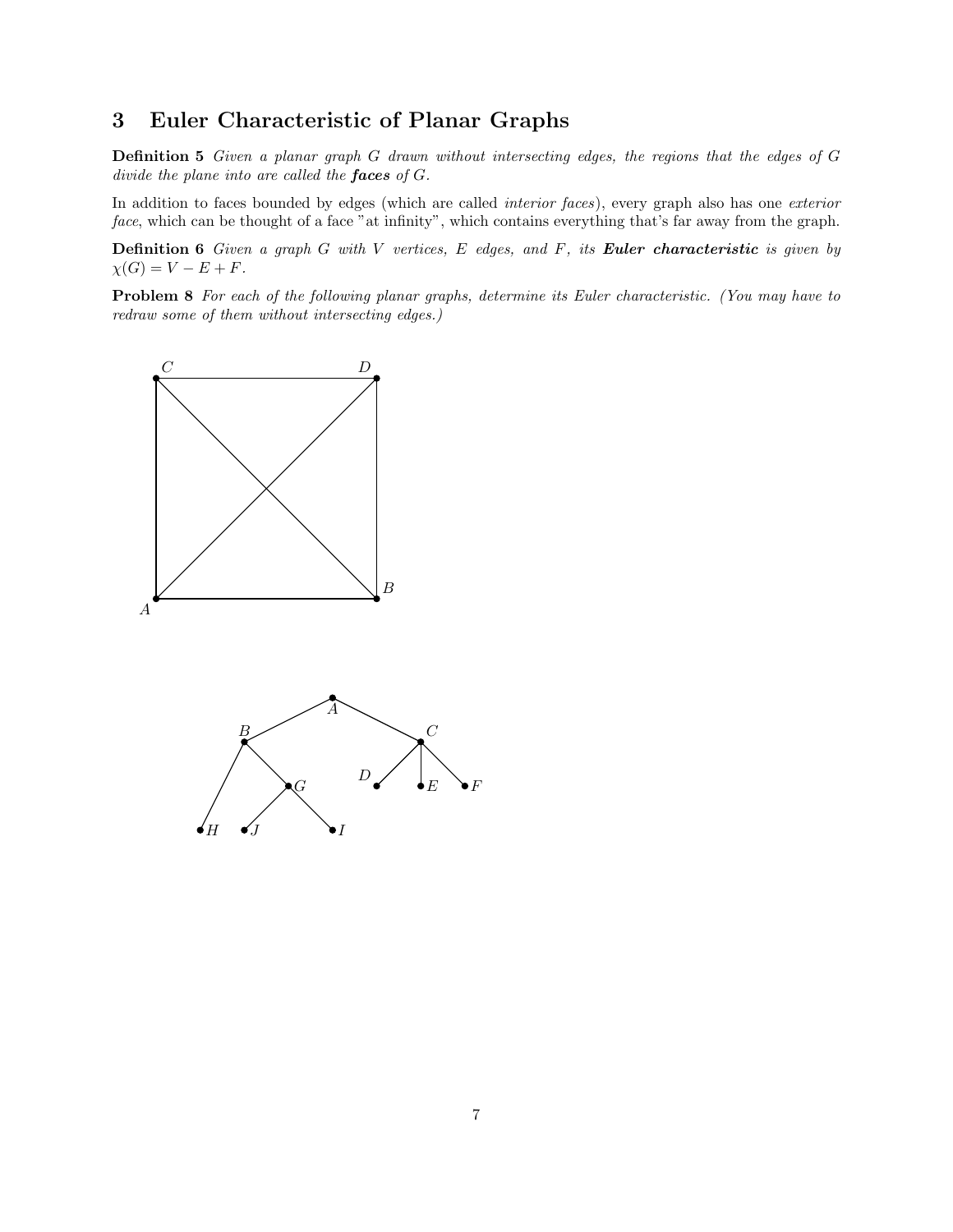

Solution: They are all 2.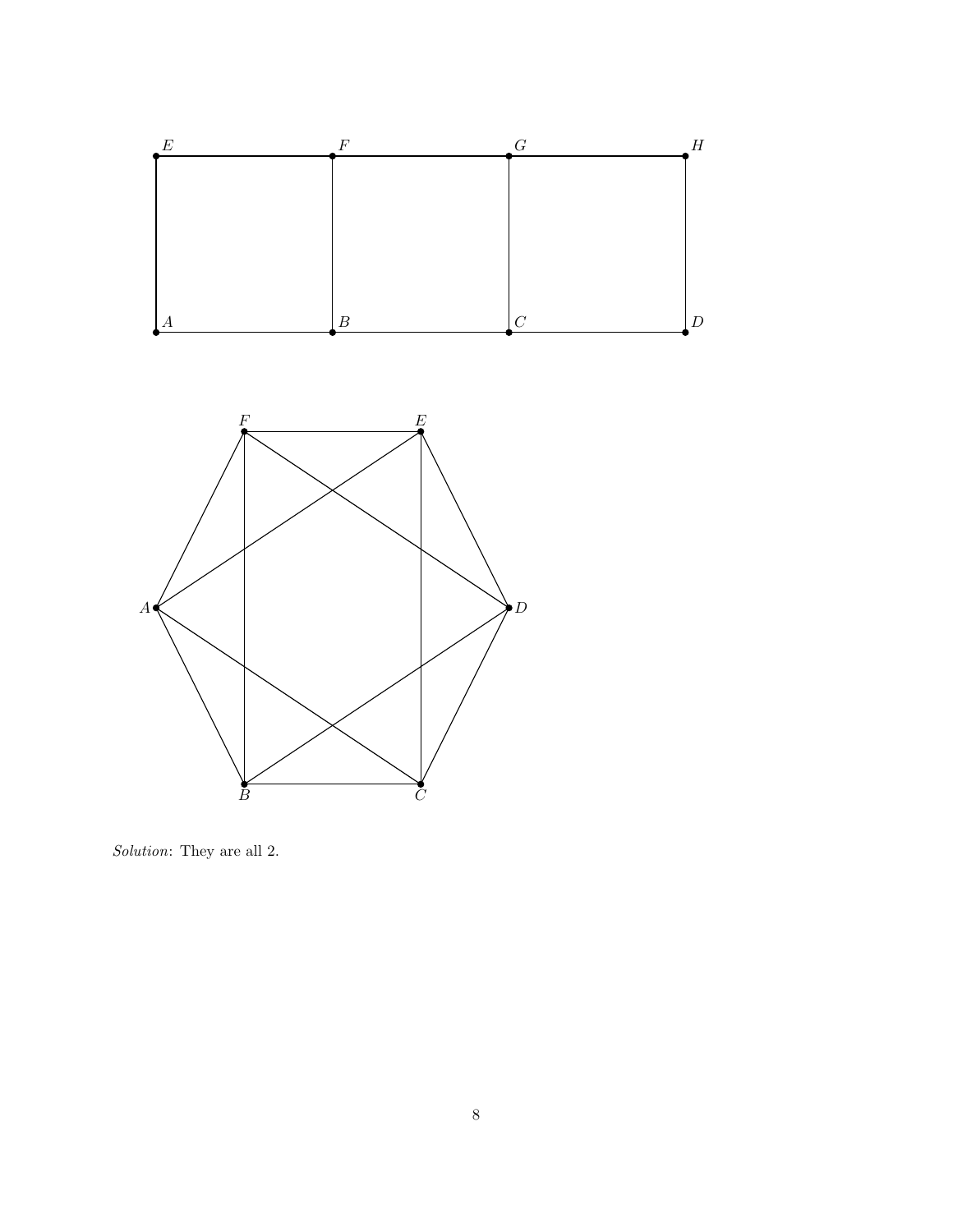Theorem 1 (Euler) The Euler characterstic of any planar graph is 2.

Problem 9 Let's prove Theorem 1.

 $\bullet$  How many faces does a tree have? Conclude that Theorem 1 holds in the case that G is a tree. (Hint: Refer to Problem 12 on last week's worksheet.)

Solution: Because G has no cycles, it has no interior faces, so G has one face. By Problem 12 from last week,  $E = V - 1$ , so  $V - E + F = V - (V - 1) + 1 = 2$ .

• Let G be a graph and H be a subgraph which spans G. Suppose we add an edge of G into H. Show that this adds a cycle into  $H$ , and therefore adds one face to  $H$ .

Solution: Suppose the new edge connects vertex x to vertex y. Because H spans  $G, H$  must already contain a path from  $x$  to  $y$ , so the new edge creates one new cycle, and therefore one new face.

• Conclude the proof of Theorem 1.

Solution: Let H be a spanning tree of G. Then by the first part, Theorem 1 is true for H. One-by-one, add all the remaining edges of  $G$  into  $H$ . Since a spanning subgraph is still spanning if we add another edge, every edge we add by the second part will add one face, so Theorem 1 is still true at each step; in particular, it's true for G.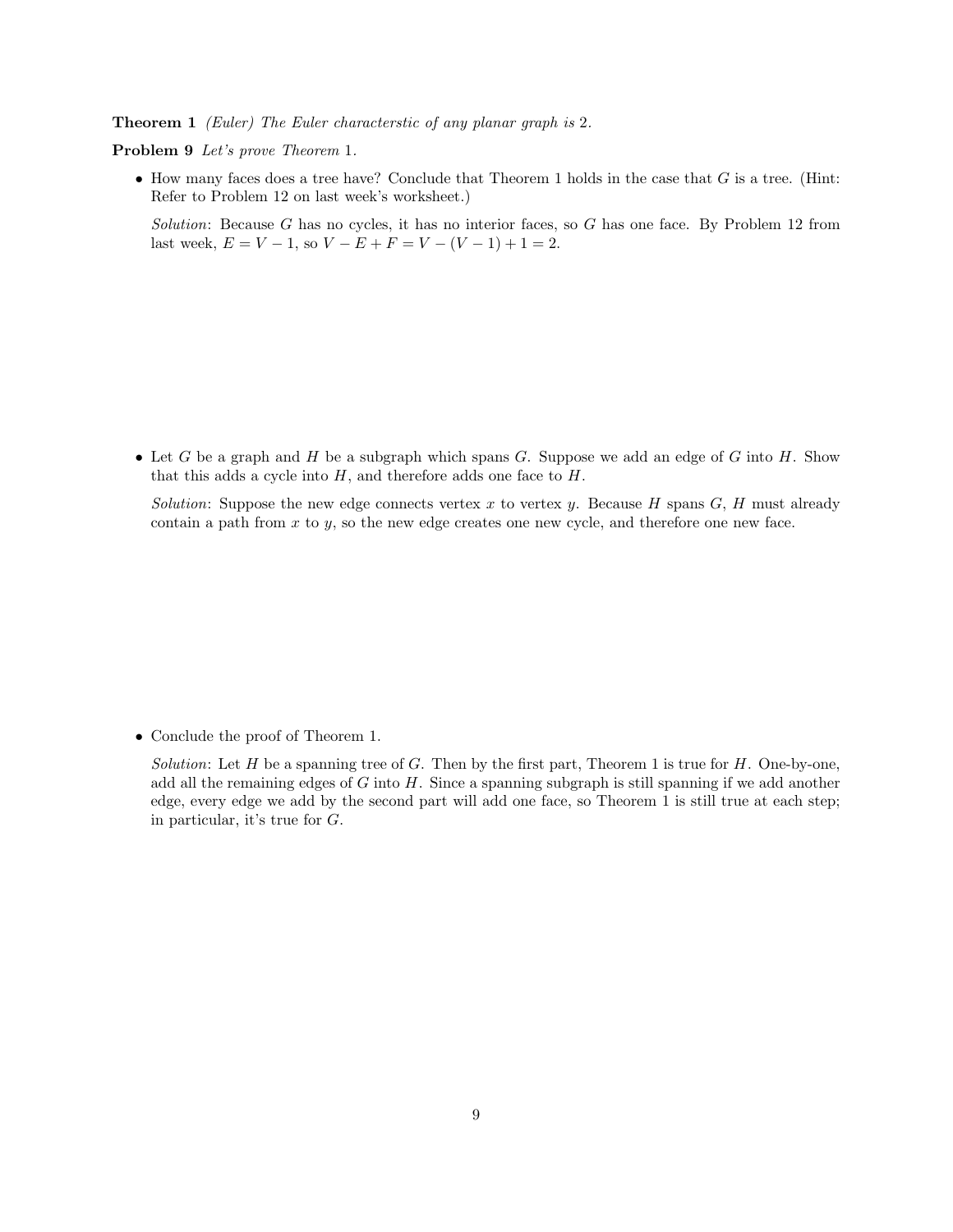## 4 Bonus Section: Nonplanar graphs

Using the Euler characteristic, we can finally show that certain graphs are not planar.

Problem 10 Let G be a planar graph with more than 1 edge. Show that

- $2E \geq 3F$
- $E \leq 3V 6$

Solution: Because  $G$  has more than one edge, every face is bounded by at least three edges. But every edge is the intersection of exactly two faces, so the sum of "degrees" of the faces (i.e. the sum of the number of edges which bound each face) is equal to 2E, and is also at least 3F. Now by Theorem 1,  $F = E - V + 2$ , so  $3(E - V + 2) \le 2E$ , and rearranging gives us  $E \le 3V - 6$ .

Problem 11 Using Problem 10, show that the following graph is not planar.



Solution: This graph has 5 vertices and 10 edges, so by Problem 10 if it were planar then  $10 \leq 3(5) - 6 = 9$ , which is a contradiction, so it cannot be planar.